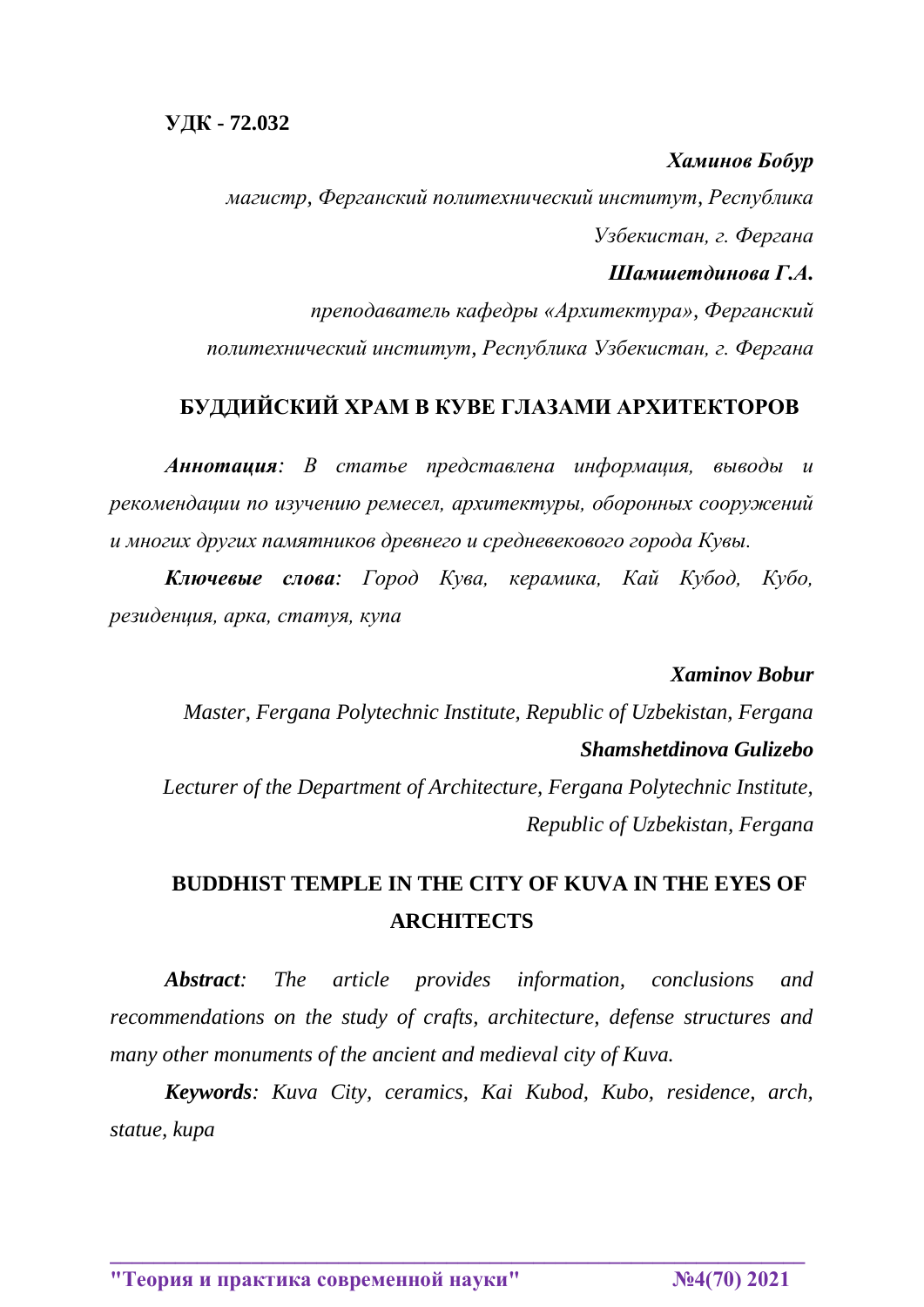Located in the center of Kuva district of Fergana region, it first came to the attention of researchers in the early twentieth century. Its size, thousands of pieces of pottery, and other finds were the basis for the population to compare these ruins with the legendary Qayqubod.

Very little is known about Kuva in written sources. According to Arab geographers, Quba was one of the largest cities in the valley in the 10th century. Some authors even describe it as larger and more beautiful than Akhsiket, the capital of Fergana.



**1- Picture. The ancient city of Quva**

According to a source covering the events of the early 7th century, Quba was the residence of the heir to the throne of the ruler of Fergana. The political and economic potential of this city is also confirmed by the coins minted here. During the excavations, many rare coins were found in Kuva and they are almost non-existent outside the valley [1-3]. O.I. Smirnova, who studied the Kuva coins in depth, concludes that the coins were minted in this city in the VII-VIII centuries. Thus, Kuva was an important political city in the early middle Ages.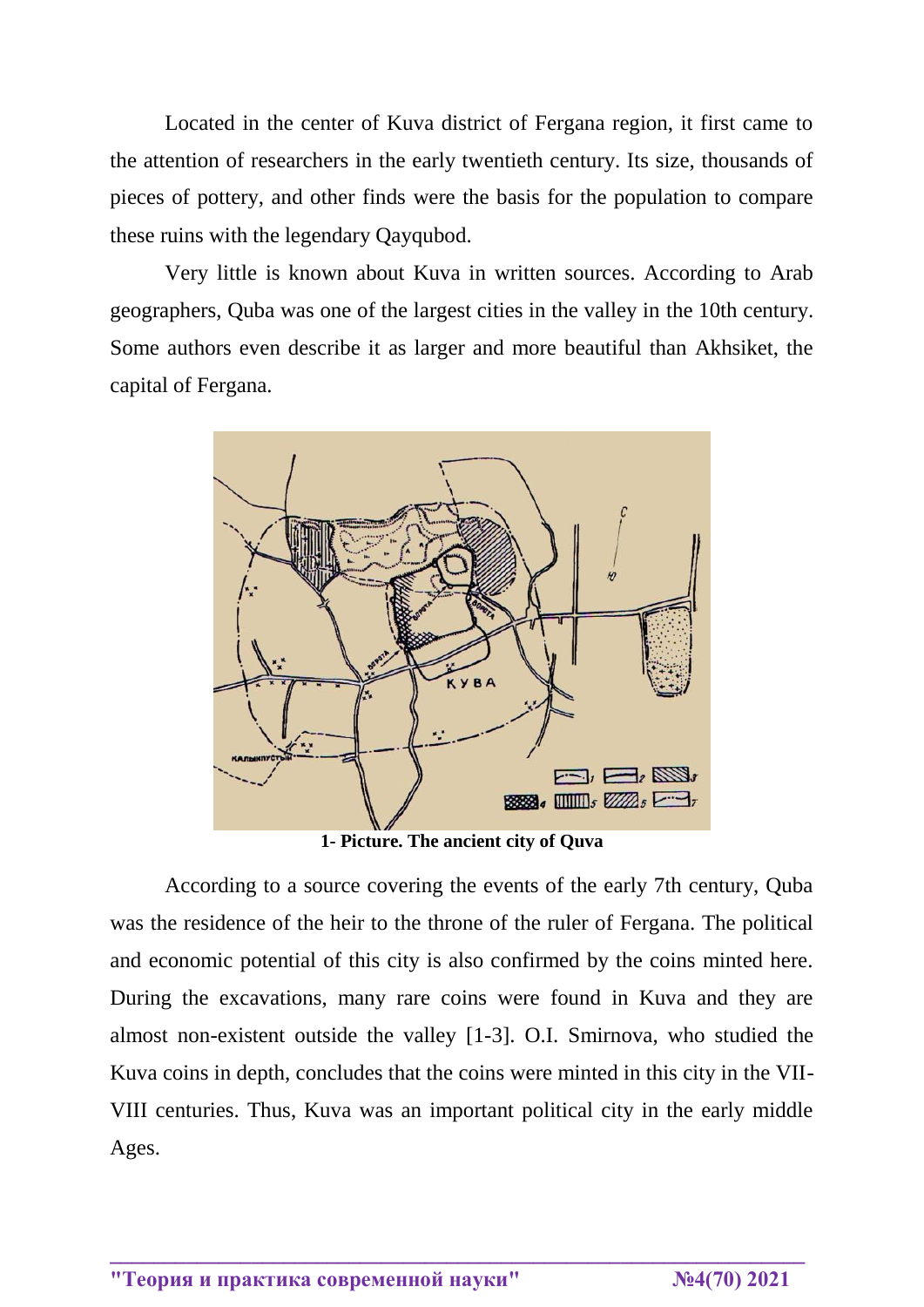Kuva Shahristan was first excavated by archaeologists in 1939, during the construction of the Greater Fergana Canal. By the 1950s, an archeological expedition of the Uzbek Academy of Sciences led by Yahyo Gulyamov began scheduled excavations in Kuva. I.Ahrorov, V.Bulatova, D.Varkhotova and others were involved in the expedition. V.Bulatova was appointed in charge of large-scale excavations.



**Figure 2 Ancient Quva Fortress**

Statues and other finds from Kuva show that part of the population of this city practiced Buddhism before the arrival of the Arabs. Buddhism was not the only religion here, and excavations from 1956-1958 also revealed findings related to the religion of fire. Zoroastrian and Buddhist finds date back to the VII-VIII centuries and show that representatives of the two religious systems lived side by side in the city of Quva. To this must be added the ornament of Christianity in the form of a cross. This find dates back to the 10th century. In the 1950s, archaeologists discovered that the area of the arch and shahristan was 12 hectares, and by the 6th century, the area could not accommodate the population and moved out of the shahristan [4-6].

It was also noted that there was a section of the northern wall, under which there was some other defensive wall belonging to the beginning of the century. In general, the results of research in the 50s and 60s of the last century: that is, the abundance of pottery from the first century, the discovery of two bronze paikons led to the conclusion that Kuva appeared in the early AD.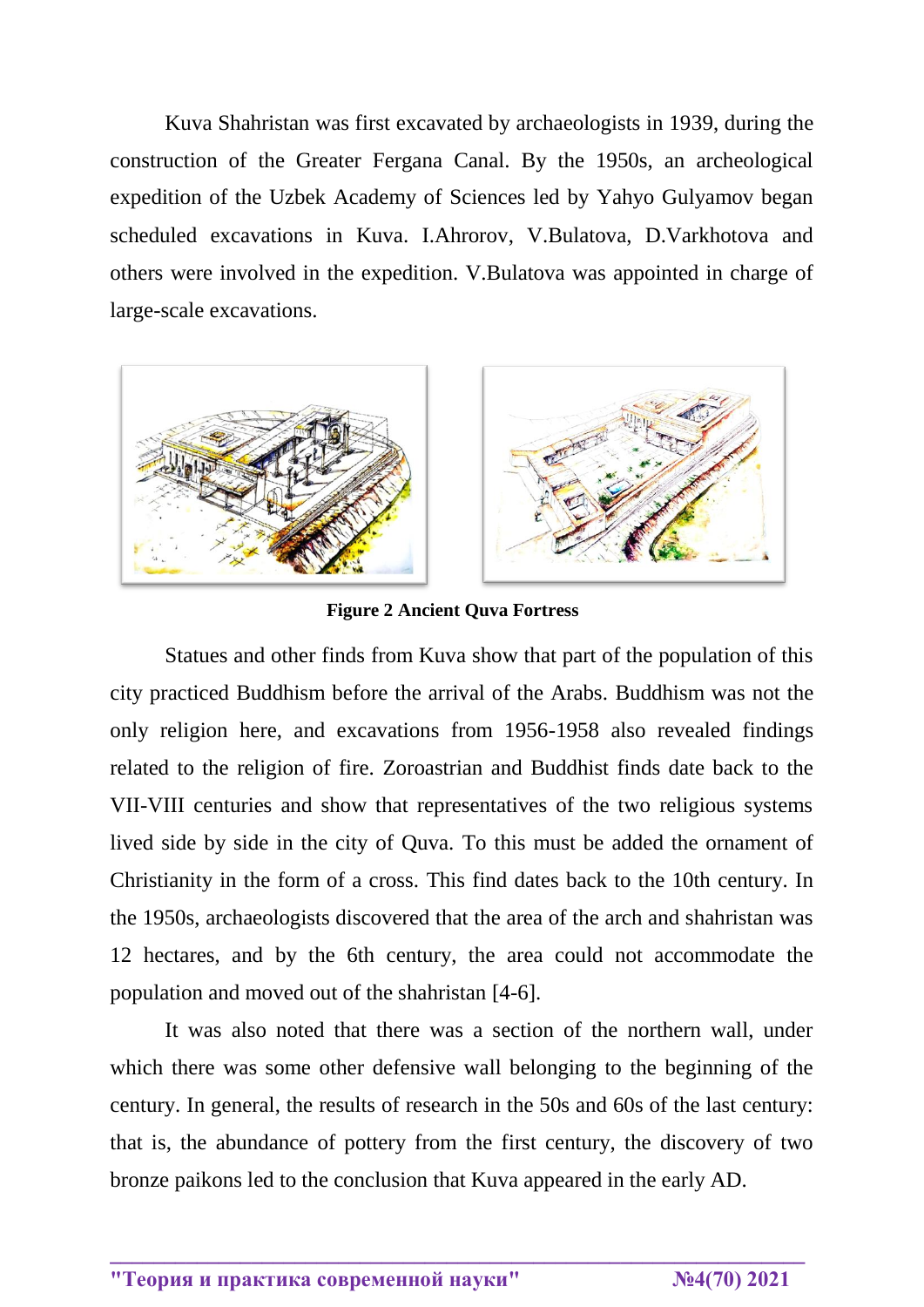The wall thickness of the building at the excavated site was 1.6 m, which was severely damaged by debris. Inside the building there is a platform 35-40 cm high along the wall. The wall and floor of the platform were plastered.

Unfortunately, its color and images were not preserved under the influence of fire. When the south wall was cleared to the entrance of the building, the total length was 8.6 m. It turned out that The width of the entrance door to the inner room was 1.7 m. There are traces of door frames on the entrance wall. Inside, the burnt remnants of the iron details fastened to the door are scattered. The length of the inner room is 12.3 m. came out [7-9]. The floor of the room was rising to the north. When the south side of the platform was cleared, the remains of a solid pylon clinging to it were exposed. It was 3.4 m long and 2.2 m wide. There seems to be a courtyard-garden adjoining the room on the south side. He could be reached through a small door.

It was very difficult to draw a conclusion about the full history of the building. Because only part of it had been opened and the rest had not been preserved. First, the building was located on the farthest edge of the hill, which was first lit by a natural path and washed away by a trench flowing from the north. Second, this area of the shahristan was turned into a cemetery in the XI-XII centuries, causing serious damage to the structure of the cultural strata of the VI-VII centuries. The statues found were severely damaged by strong fire, the collapse of walls or deliberate actions. The statues are all made of several layers of clay. In their body, the core function was performed by rods with a diameter of 2-4 cm.

Reeds were used for the fingers. The head is made of layered clay only. Wool yarns were used to tie them together, making them strong. A mixture of horsehair and sheep's wool was used to represent the relief and clothing elements on the surface of the statue's body (Figure 3).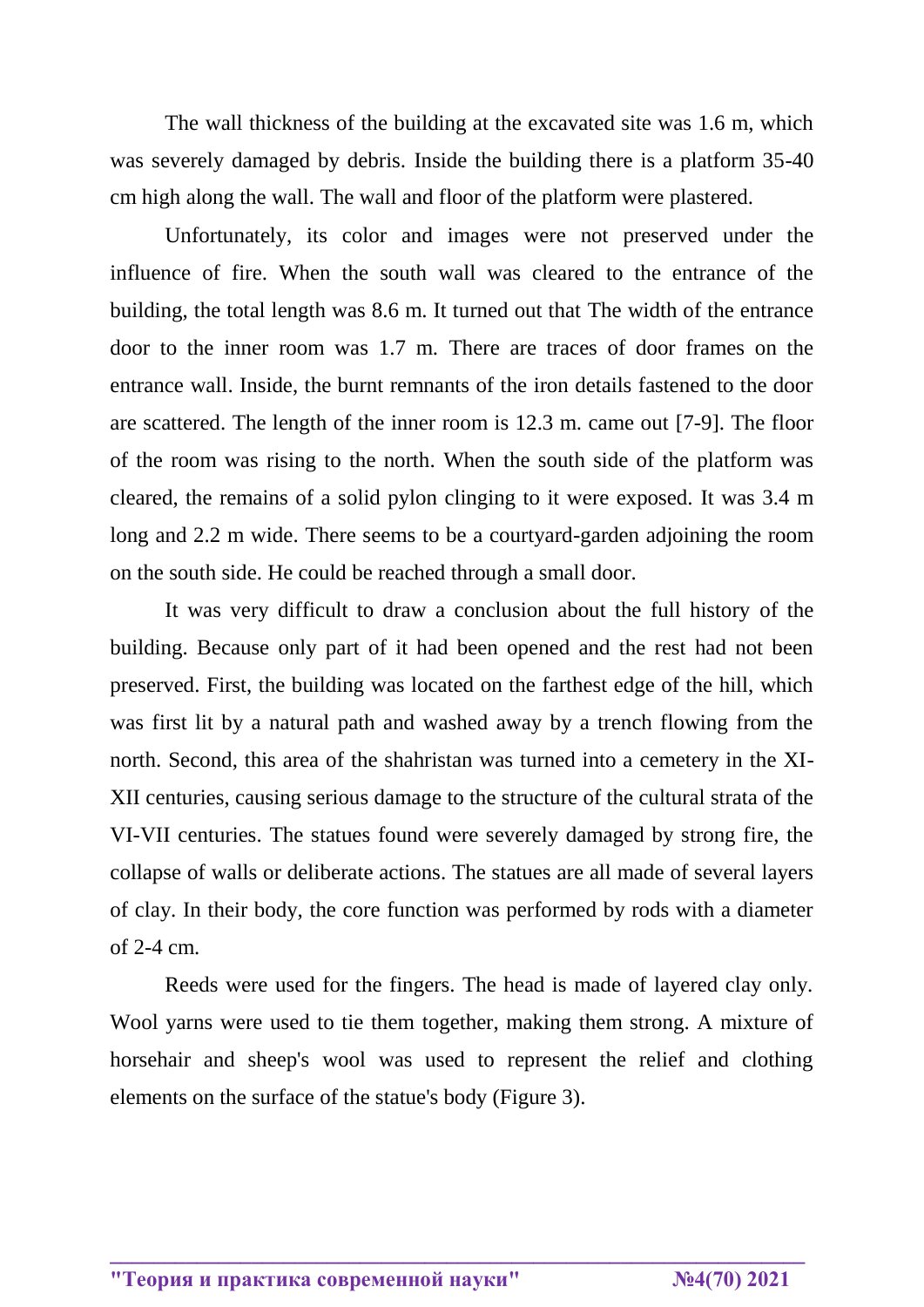



**Figure 3. An ancient Buddhist monument in Kuva**

As a craft centre, the city provided not only the nearby population but also the market. As the city grew, so did its potential in the area.

Therefore, the handicrafts of ancient and medieval Kuva are of great importance in the economy of Fergana. Although many years of excavations in Kuva have yielded significant results, archaeologists still face complex challenges. Of course, the most important of them is the history of the first period of Kuva. That is, it is necessary to study the emergence of the city and the excavation of defensive structures associated with this period.

#### **References:**

- 1. Salimov A. M., Qosimova S. F., Tursunov Q. Q. Features of the use of pilgrims for tourism in the Fergana region //Scientific-technical journal. –  $2020. - T. 24. - N_2. 4. - C. 42-47.$
- 2. Abdullaev, I. N., Akhmedov, Z. D., Rakhmanov, B. K., Zhurabaeva, R. T. State and prospects of production and operation of synthetic woven belts (table) for load-handling devices (hd) in the republic of Uzbekistan //Journal of Tashkent Institute of Railway Engineers. – 2020. – T. 16. –  $\mathbb{N}_2$ . 4. – C. 106-109.
- 3. Kosimova S. H., Kosimov L. M. Principles of forming a garden-park landscape design around historical monuments of the Fergana valley //ACADEMICIA: An International Multidisciplinary Research Journal. –  $2020. - T. 10. - N_2 6. - C. 1582 - 1589.$
- 4. Ахмедов Ж.Д. Оптимизация преднапряженных перекрестных ферменных систем / Промислове будівництво та інженерні споруди –